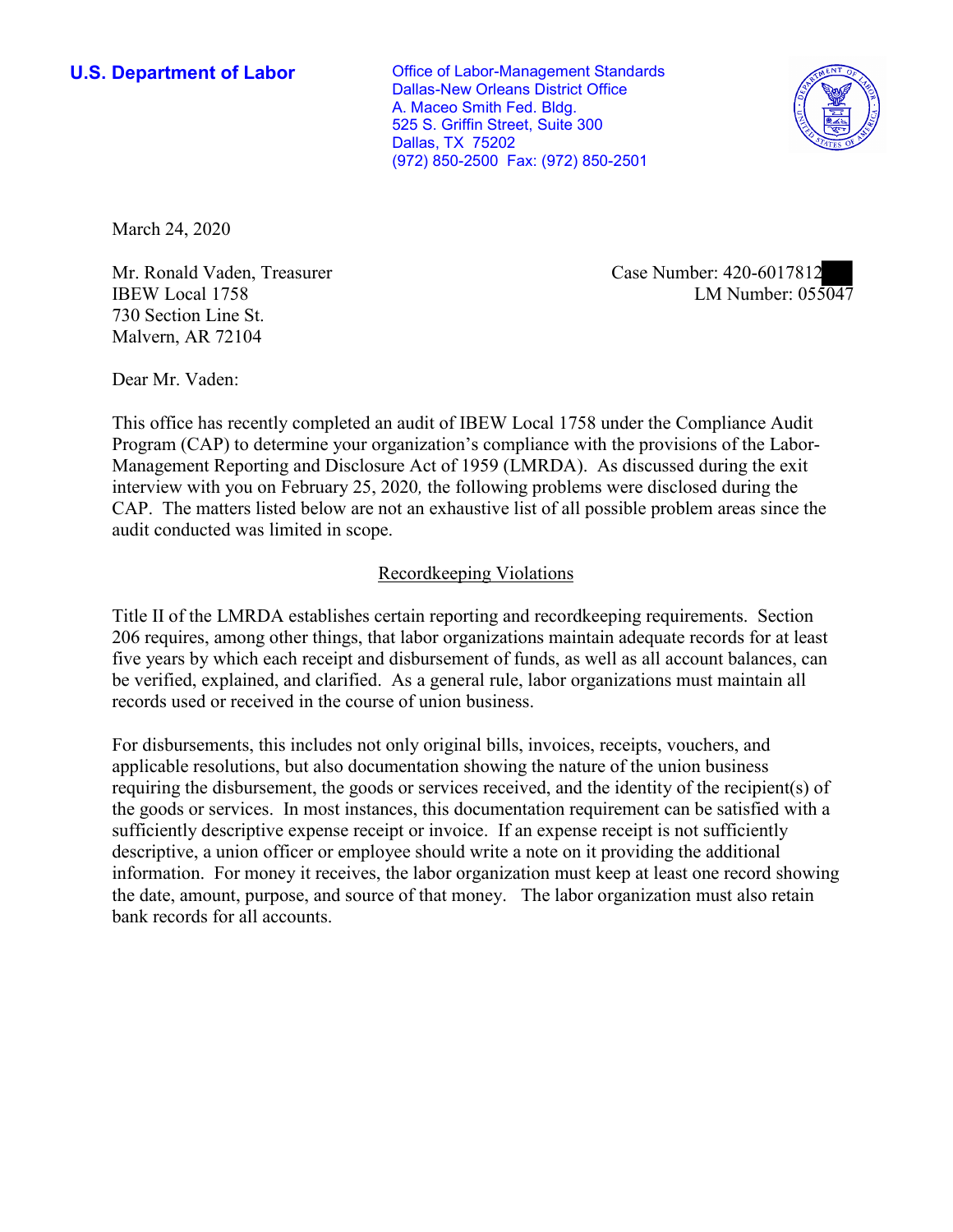The audit of Local 1758's 2019 records revealed the following recordkeeping violations:

1. General Reimbursed Expenses

 totaling at least \$350. For example, Local 1758 reimbursed Corley for a flower purchase Local 1758 did not retain adequate documentation for reimbursed expenses incurred by President Phillip Corley totaling at least \$63.96 and Financial Secretary Terrence Murray he made, but did not obtain a copy of the flower purchase receipt. Another example is Local 1758 reimburses Murray for part of his internet bill, but Murray was not turning in his internet bills to Local 1758.

 all disbursements. The president and treasurer (or corresponding principal officers) of As noted above, labor organizations must retain original receipts, bills, and vouchers for your union, who are required to sign your union's LM report, are responsible for properly maintaining union records.

2. Failure to Maintain Cancelled Checks

 copy of these from their credit union. Local 1758 failed to maintain their cancelled checks, but has agreed to start obtaining a

3. Failure to Maintain Meeting Minutes

Local 1758 failed to maintain their membership meeting minutes for the audit year. During the opening audit interview, Local 1758 officers stated that potential expenditures are discussed and voted on in the membership meetings. Since approvals for expenditures are made in the membership meetings, then Local 1758 must maintain their meeting minutes.

4. Failure to Maintain Complete Deposit Records

 Local 1758 failed to maintain a record of the dues checks a member deposited directly into Local 1758's checking account. Union receipt records must include an adequate identification of all money the union receives. The records should show the date and amount received, and the source of the money.

 Based on your assurance that Local 1758 will retain adequate documentation in the future, OLMS will take no further enforcement action at this time regarding the above violations.

# Reporting Violations

 Labor Organization Annual Report LM-3 filed by Local 1758 for the fiscal year ended June 30, The audit disclosed a violation of LMRDA Section 201(b), which requires labor organizations to file annual financial reports accurately disclosing their financial condition and operations. The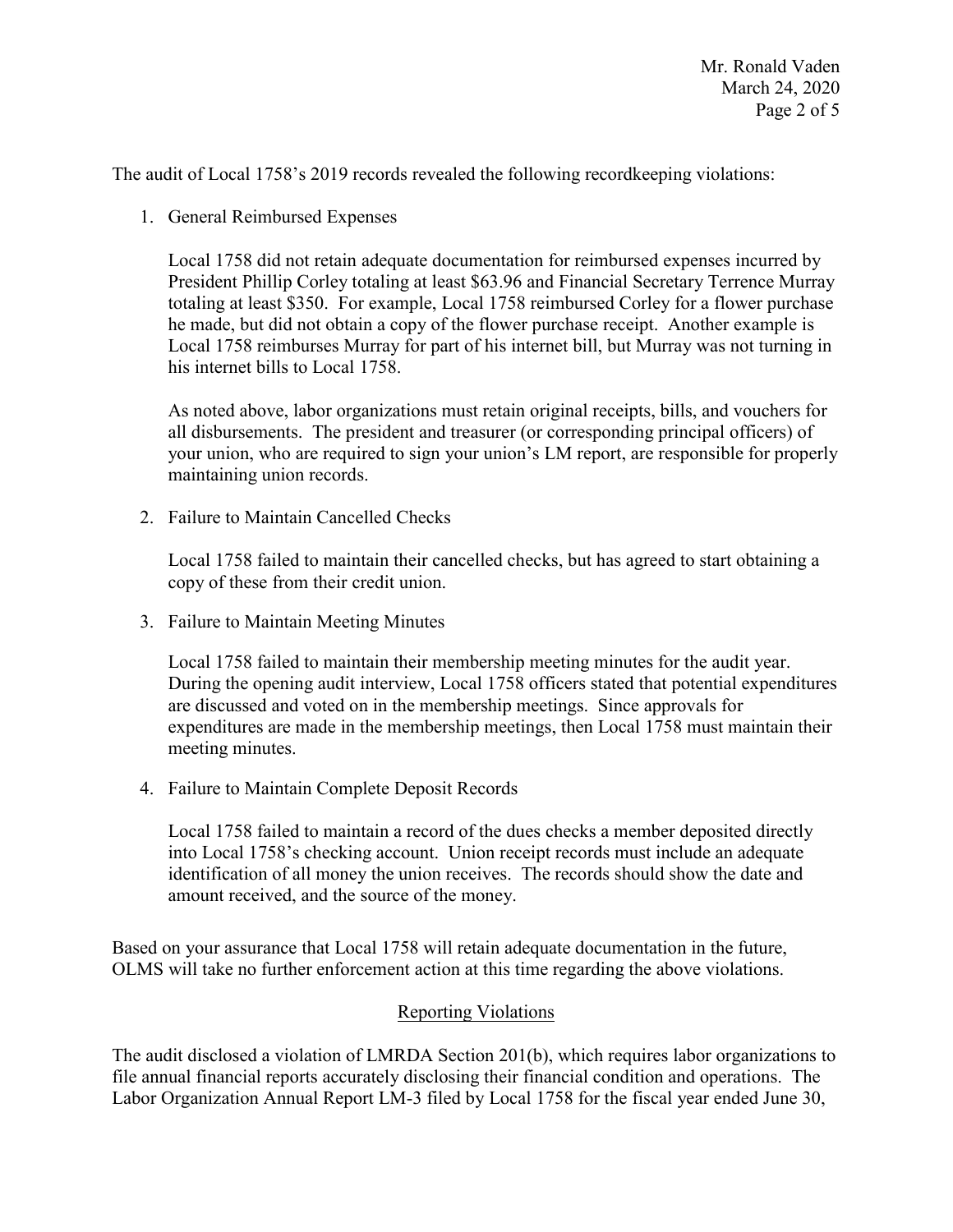Page 3 of 5 Mr. Ronald Vaden March 24, 2020

### 2019, was deficient in the following areas:

1. Bond Amount

 Local 1758 mistakenly reported having a \$50,000 bond in Item 20, when they actually have a \$5,000 bond.

2. Disbursements to Officers

 Local 1758 did not include some reimbursements to officers totaling at least \$2,656 in the amounts reported in Item 24 (All Officers and Disbursements to Officers). It appears the union erroneously reported these payments in Item 48 Office and Administrative Expenses.

Employees. Local 1758 also did not include some lost wage payments made to officers totaling at least \$1,874 in the amounts reported in Item 24 (All Officers and Disbursements to Officers). It appears the union erroneously reported these payments in Item 25 To

 services, or other things of value. See the instructions for Item 24 for a discussion of "indirect disbursement" to an officer is a payment to another party (including a credit a union check issued to a hotel) or for transportation by a public carrier (such as an The union must report most direct disbursements to Local 1758 officers and some indirect disbursements made on behalf of its officers in Item 24. A "direct disbursement" to an officer is a payment made to an officer in the form of cash, property, goods, certain direct disbursements to officers that do not have to be reported in Item 24. An card company) for cash, property, goods, services, or other things of value received by or on behalf of an officer. However, indirect disbursements for temporary lodging (such as airline) for an officer traveling on union business should be reported in Item 48 (Office and Administrative Expense).

3. Account Balances

Local 1758 failed to report accurate beginning and ending balances in Items 25A & B.

4. Receipts

 source of receipts is dues income. They mistakenly reported dues paid to IBEW Systems Council in Item 38 Dues. 5. Per Capita Local 1758 failed to report their total dues income in Item 38 Dues. Local 1758's only

Local 1758 mistakenly reported only \$8,901 in Item 47 Per Capita when Local 1758 paid \$[10,624.26](https://10,624.26) in per capita to IBEW International and \$[8,581.65](https://8,581.65) to IBEW Systems Council.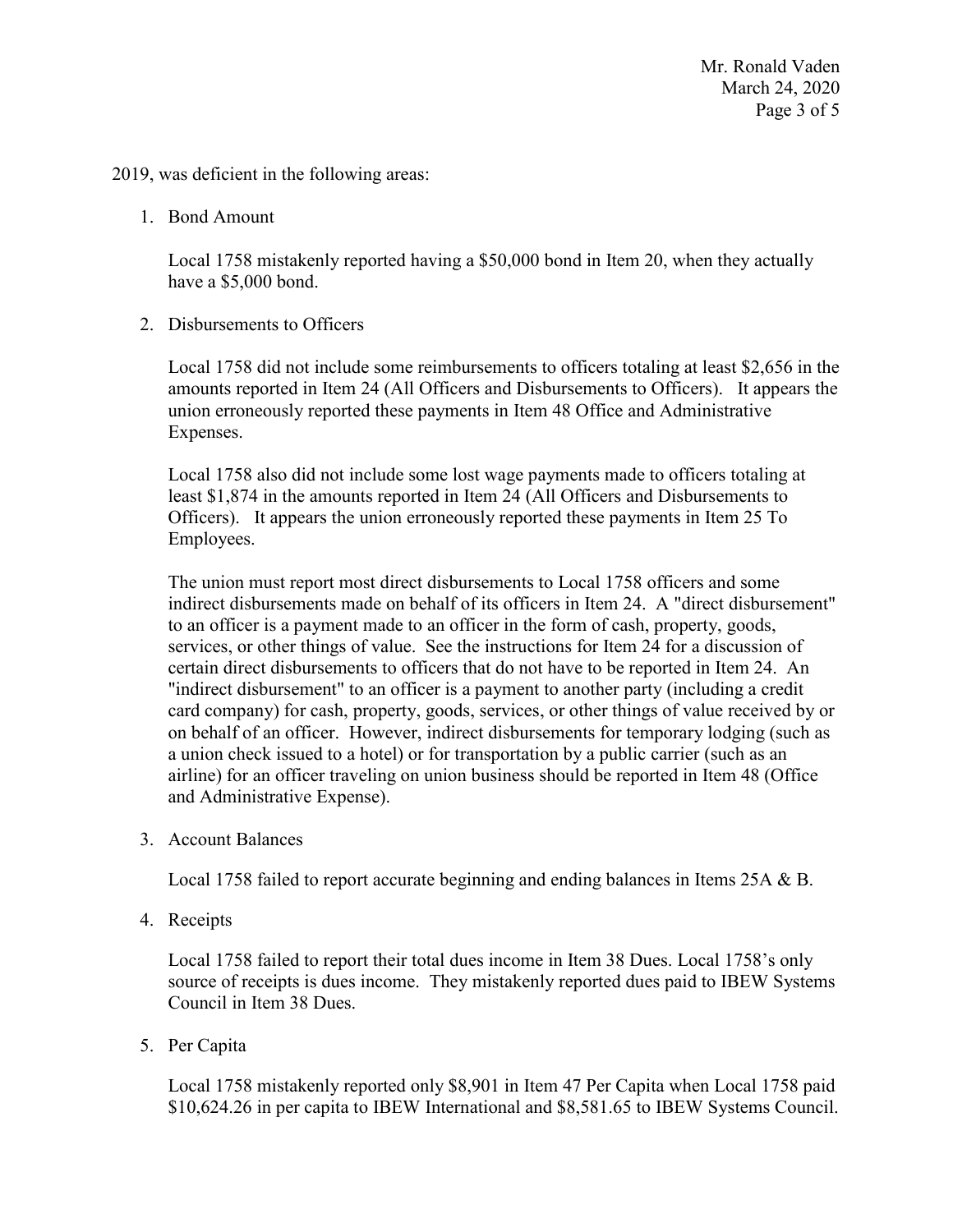Page 4 of 5 Mr. Ronald Vaden March 24, 2020

6. Office and Administrative Expenses

Local 1758 mistakenly reported \$2,685 in Item 48 Office and Administrative Expenses when they only paid \$69.74 in office supplies.

7. Failure to File Bylaws

 changes to its constitution or bylaws. Since 1971, Local 1758 amended its constitution those years. The audit disclosed a violation of LMRDA Section 201(a), which requires that a union submit a copy of its revised constitution and bylaws with its LM report when it makes and bylaws in 1991, 1996, 2001, and 2016, but did not file a copy with its LM report for

Local 1758 has now filed a copy of its current constitution and bylaws.

be sure it is complete and accurate.<br>Other Violation Local 1758 must file an amended Form LM-3 for the fiscal year ended June 30, 2019, to correct the deficient items discussed above. The report must be filed electronically using the Electronic Forms System (EFS) available at the OLMS website at [www.olms.dol.gov.](www.olms.dol.gov) The amended Form LM-3 must be filed no later than **April 24, 2020**. Before filing, review the report thoroughly to

The audit disclosed the following other violation:

Local 1758 failed to maintain written authorization for the practice of reimbursing the financial secretary half of his internet bill. Local 1758 officers stated that it was a past practice that former officers stated was permissible.

## Other Issues

1. Lost Time

 case, officers/members should provide payroll records showing his/her hourly pay rate In the opening interview, Local 1758 officers stated that officers are only paid lost wages when they lose time from work to work on union business at their employer rate. OLMS' audit revealed one discrepancy. When Treasurer Vaden claimed lost time for January 16, 2019, he was paid at a higher rate than his employer rate and overpaid \$28.24. OLMS recommends that Local 1758 follow Article V, Section 3 of their bylaws that requires officers to provide documentation in support of all authorized union expenditures. In this and that he/she lost time from work to work on union business.

2. IRS Form 1099 Amounts